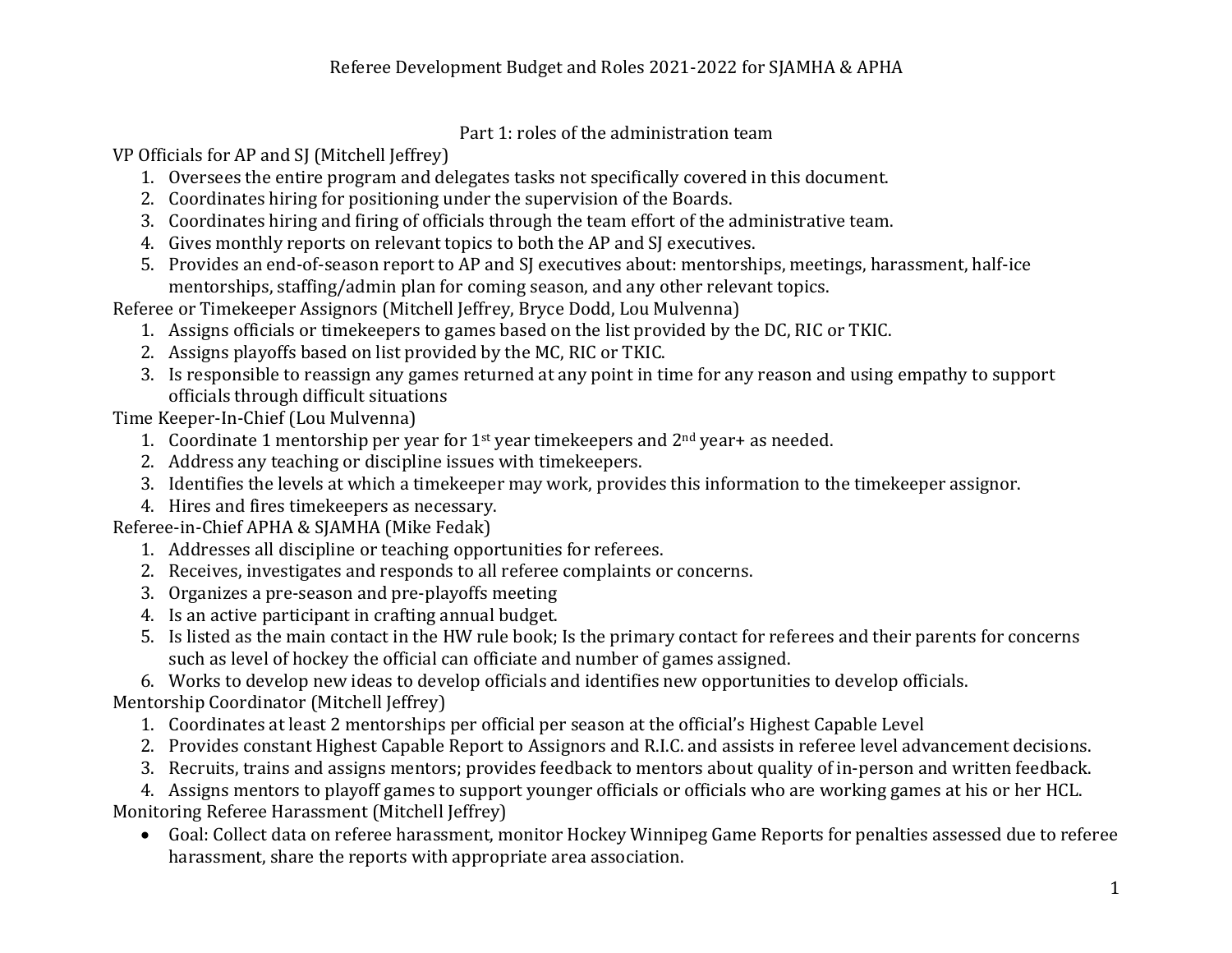Referee Development Budget and Roles 2021-2022 for SJAMHA & APHA

- 1. Monitors submissions of referee abuse form through referee website.
- 2. Forwards referee abuse reports to the appropriate association.
- 3. Sends out email reminding officials to anonymously report referee abuse through website.

Half-Ice Novice Referee Development and Mentorships (Mitchell Jeffrey)

→ Goal: Half-Ice and full-ice hockey are two different games. Therefore, this position's goal is to improve the comfort and abilities of the officials working half-ice games to improve the experience of those players, coaches, and fans involved.

- 1. Create and apply a teaching model for mentors to follow.
- 2. Create learning materials and post in the arenas' referee rooms that host half-ice hockey.
- 3. Organize on-ice Mentorships for officials at the beginning of the half-ice season.
- 4. Create and apply an evaluation method at Christmas to determine if officials are functioning at an appropriate level.
- 5. Adjust the program as needed to improve officials' performance.

| Expense                                                        | 2021-22            | <b>Notes</b>                                                                                                                                                                                                                                                                                                                                                                                                                                                                                                                                                                                                                                                      |
|----------------------------------------------------------------|--------------------|-------------------------------------------------------------------------------------------------------------------------------------------------------------------------------------------------------------------------------------------------------------------------------------------------------------------------------------------------------------------------------------------------------------------------------------------------------------------------------------------------------------------------------------------------------------------------------------------------------------------------------------------------------------------|
| Referee-In-Chief                                               | \$1500             | See Above section. \$25 per hour @ 60 Hours per year of dealing with complaints, meetings, talking to<br>officials, being the "face" in the arenas to                                                                                                                                                                                                                                                                                                                                                                                                                                                                                                             |
| Mentorship<br>Coordinator/VPO                                  | \$3150             | The Mentorship Coordinator/VPO position has required a range of hours in the past 4 years: 100 hours<br>in 2016-17, 80 in 2017-2020, 120 in 2018-1029, and 106 in 2019-2020. The average season is 101 hours.                                                                                                                                                                                                                                                                                                                                                                                                                                                     |
| Payroll Administrator                                          | \$1000(S]<br>Only) | At the end of 2019-2020, Ted Szypowski ceased to be the Financial Officer for SJAMHA. Therefore,<br>SJAMHA needed to hire someone to manage payroll for the officials and work with Ted (who continues to<br>manage APHA's finances and direct deposit for all officials). Mike Fedak will continue to manage payroll<br>and game sheets during the 2021-2022 season.                                                                                                                                                                                                                                                                                             |
| Timekeeper-In-Chief                                            | \$500              | The TK-I-C coordinates mentorships and uses complaints or feedback about timekeepers to teach the<br>timekeepers. \$25 per hour @ 20 Hours per year.                                                                                                                                                                                                                                                                                                                                                                                                                                                                                                              |
| Half-Ice Novice<br>Referee Development<br>and Teaching         | \$1582             | There are four parts to this program: 1) Create and distribute a learning protocol/materials to referees &<br>mentors including emails and signs in the referee rooms. 2) Organize mentorships in half-ice games, and<br>3) Audit Half-Ice Games at mid-season (i.e Christmas Tournament) to determine effect of the teaching, 4)<br>Analyze the audits' write-ups to write a report and make changes to the program. This requires:<br>15 hours of administration time $@$ \$25 per hour = \$375<br>20 mentorship games for 40 first year officials @ \$36 per game + 40 write-ups @ \$5 = \$920<br>7 Audit Games @ \$36 per game + 7 reports @ \$5 each = \$287 |
| Initiative 1: Tracking<br>& addressing Referee<br>Harassment + | \$500              | \$25 per hour @ 20 Hours per year. This initiative has multiple purposes: 1) to give some measure of how<br>much harassment occurs 2) communicate issues with executives, 3) give feedback to officials about how<br>best to manage harassment, and 4) "catch" people doing good things and praise them.                                                                                                                                                                                                                                                                                                                                                          |

Part 2: 2021-2022 Officials' Operating Budget